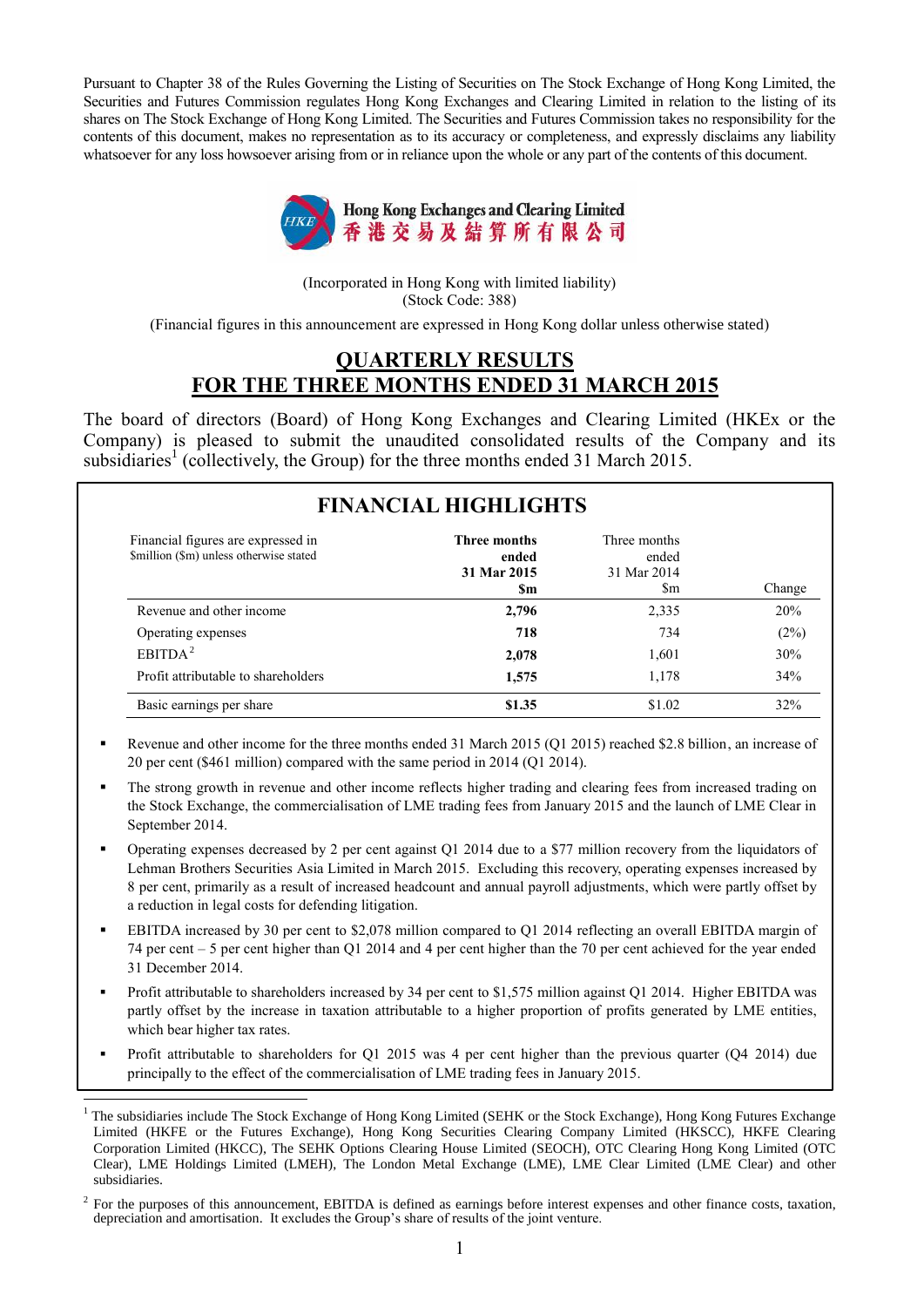# **BUSINESS REVIEW**

|                                         | Three months<br>ended<br>31 Mar 2015  |                      |                                                              | Three months<br>ended<br>31 Mar 2014 |                                        | Change                |  |
|-----------------------------------------|---------------------------------------|----------------------|--------------------------------------------------------------|--------------------------------------|----------------------------------------|-----------------------|--|
|                                         | Revenue<br>and other<br>income<br>\$m | <b>EBITDA</b><br>\$m | Revenue<br>and other<br>income<br>$\mathop{\rm Sm}\nolimits$ | <b>EBITDA</b><br>\$m                 | Revenue<br>and other<br>income<br>$\%$ | <b>EBITDA</b><br>$\%$ |  |
| Results by segment:                     |                                       |                      |                                                              |                                      |                                        |                       |  |
| Cash                                    | 725                                   | 596                  | 719                                                          | 608                                  | $1\%$                                  | (2%)                  |  |
| <b>Equity and Financial Derivatives</b> | 464                                   | 357                  | 444                                                          | 334                                  | 5%                                     | 7%                    |  |
| Commodities                             | 447                                   | 322                  | 315                                                          | 161                                  | 42%                                    | 100%                  |  |
| Clearing                                | 1,001                                 | 892                  | 725                                                          | 574                                  | 38%                                    | 55%                   |  |
| Platform and Infrastructure             | 111                                   | 76                   | 97                                                           | 61                                   | 14%                                    | 25%                   |  |
| Corporate Items                         | 48                                    | (165)                | 35                                                           | (137)                                | 37%                                    | 20%                   |  |
|                                         | 2,796                                 | 2,078                | 2,335                                                        | 1,601                                | 20%                                    | 30%                   |  |

## **Business Update and Analysis of Results by Operating Segment**

## **Cash Segment**

### **Key Market Indicators**

|                                                                          | <b>Three months</b><br>ended<br>31 Mar 2015 | Three months<br>ended<br>31 Mar 2014 | Change |
|--------------------------------------------------------------------------|---------------------------------------------|--------------------------------------|--------|
| ADT of equity products traded on the Stock Exchange<br>(Sbillion or Sbn) | 65.5                                        | 56.1                                 | 17%    |
| Number of newly listed companies on the Main Board ^                     | 19                                          | 20                                   | (5%)   |
| Number of newly listed companies on the GEM                              | 9                                           | 5                                    | 80%    |
| Number of companies listed on the Main Board at 31 Mar                   | 1,565                                       | 1,471                                | 6%     |
| Number of companies listed on the GEM at 31 Mar                          | 210                                         | 195                                  | 8%     |
| Total                                                                    | 1,775                                       | 1,666                                | 7%     |

Including 3 transfers from the GEM (2014: 2)

#### **Business Update**

In March 2015, SEHK published its "Review of Disclosure in Issuers' Annual Reports to Monitor Rule Compliance – Report 2014" on the findings and recommendations from a review of issuers' annual reports for the financial years ended between December 2013 and November 2014. SEHK has reviewed the responses it received to its concept paper on weighted voting rights and plans to publish its conclusions in the first half of 2015, subject to discussion with the Listing Committee.

HKEx published a consultation paper on 16 January 2015 on the proposed introduction of a Volatility Control Mechanism for the purpose of preserving market integrity in its securities and derivatives markets and a Closing Auction Session to facilitate trade execution at securities' closing prices. The consultation ended on 10 April 2015. HKEx is reviewing the feedback received and will publish the consultation conclusions in due course.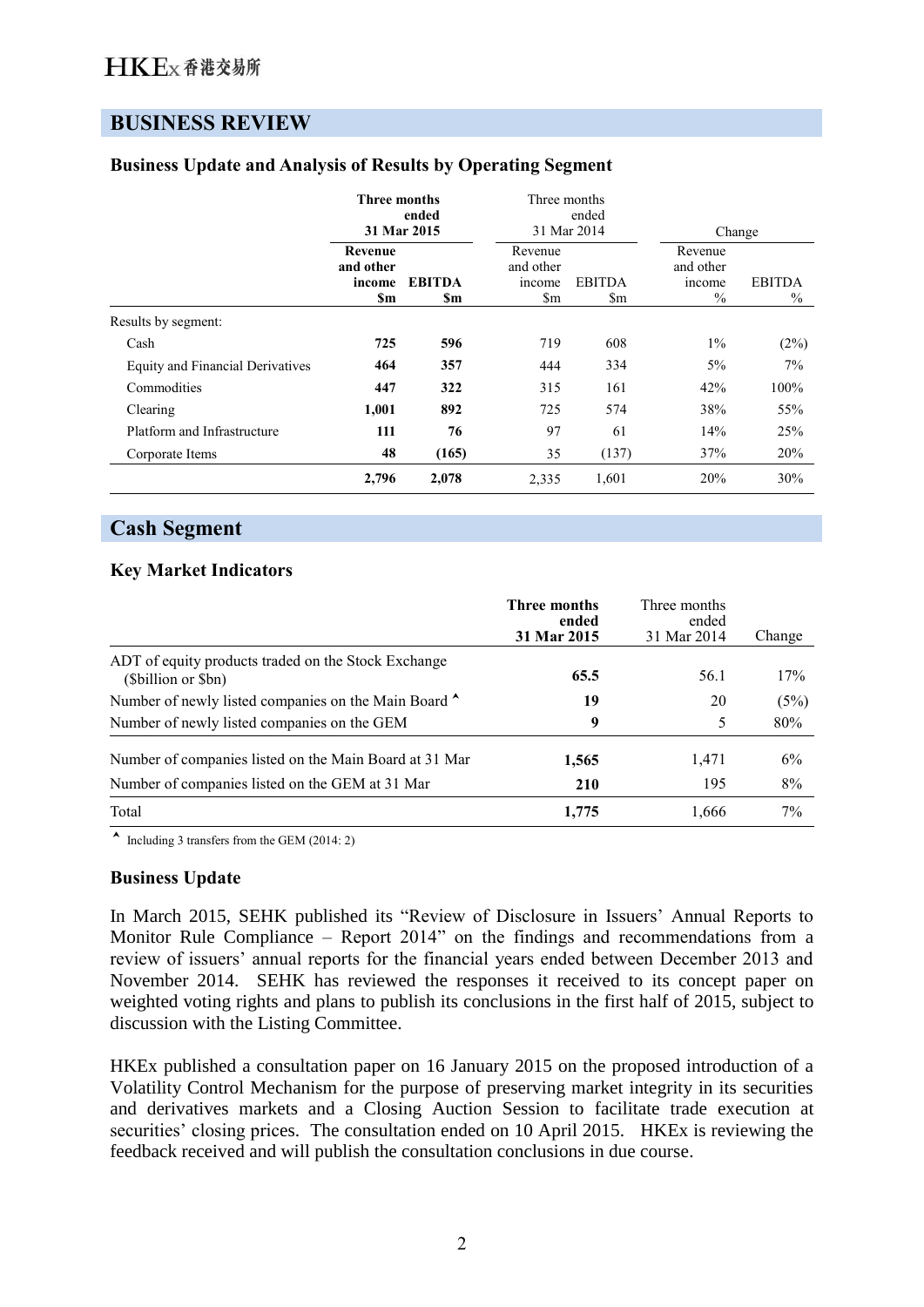To increase the accessibility of real-time Hong Kong market data in the Mainland, HKEx launched new market data programmes with a more flexible subscription fee structure in March 2015 for information vendors and Mainland brokers.

HKEx has also continued its programme of market promotion activities for the Shanghai-Hong Kong Stock Connect (Stock Connect). These included a training seminar on corporate actions in Shanghai with the Shanghai Stock Exchange (SSE) and the China Securities Depository and Clearing Corporation Limited (ChinaClear) and a seminar on listing with the Finance Office of Shandong Province and InvestHK in Shandong.

Stock Connect has been operating smoothly since its launch in November 2014. During Q1 2015, the average daily trading turnover (buy and sell trades) of Northbound Trading and Southbound Trading was Renminbi (RMB) 5,349 million and HK\$1,392 million respectively. Since 2 March 2015, short selling of eligible SSE Securities (shares eligible for trading under Northbound Trading) has been allowed. On 30 March 2015, an enhancement was introduced to enable investors to sell their SSE Securities held with custodians without having to deliver the securities from their custodians to brokers before commencement of trading on a trading day.

### **Analysis of Results**

|                                          | <b>Three months</b><br>ended<br>31 Mar 2015<br><b>Sm</b> | Three months<br>ended<br>31 Mar 2014<br>$\mathbf{\S}$ m | Change |
|------------------------------------------|----------------------------------------------------------|---------------------------------------------------------|--------|
| Trading fees and trading tariff $#$      | 454                                                      | 402                                                     | 13%    |
| Stock Exchange listing fees <sup>#</sup> | 164                                                      | 158                                                     | $4\%$  |
| Market data fees <sup>#</sup>            | 99                                                       | 116                                                     | (15%)  |
| Other revenue                            | 8                                                        | 43                                                      | (81%)  |
| Total revenue                            | 725                                                      | 719                                                     | $1\%$  |
| Operating expenses                       | (129)                                                    | (111)                                                   | 16%    |
| <b>EBITDA</b>                            | 596                                                      | 608                                                     | (2%)   |
| EBITDA margin                            | 82%                                                      | 85%                                                     | (3%)   |

Excludes derivative warrants (DWs), callable bull/bear contracts (CBBCs) and warrants, which are included in the Equity and Financial Derivatives segment

Increased revenue arose from higher trading fees and trading tariff attributable to the 17 per cent growth in average daily turnover value (ADT) of equity products, but was partly offset by more exempt trades on Exchange-Traded Funds from market makers, lower fees from new equity funds raised, lower brokerage fees on direct initial public offering allotments and a drop in market data fees. Operating expenses increased by 16 per cent mainly due to higher staff costs attributable to increased headcount for the Stock Connect and other initiatives. As a result, the EBITDA margin dropped from 85 per cent in Q1 2014 to 82 per cent.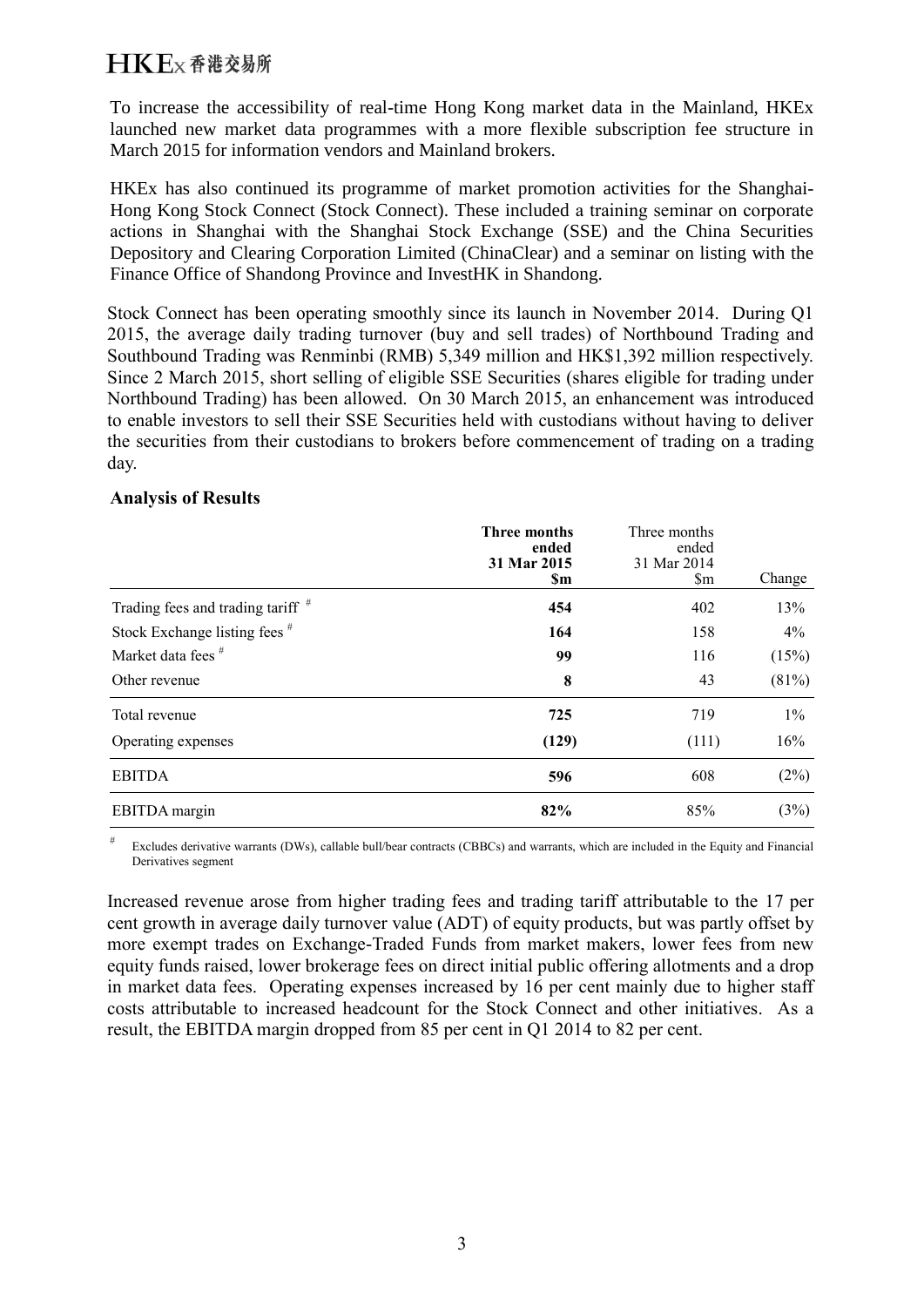# **Equity and Financial Derivatives Segment**

### **Key Market Indicators**

|                                                                                   | <b>Three months</b><br>ended<br>31 Mar 2015 | Three months<br>ended<br>31 Mar 2014 | Change |
|-----------------------------------------------------------------------------------|---------------------------------------------|--------------------------------------|--------|
| ADT of DWs, CBBCs and warrants                                                    |                                             |                                      |        |
| traded on the Stock Exchange (\$bn)                                               | 20.9                                        | 12.2                                 | 71\%   |
| Average daily number of derivatives contracts<br>traded on the Futures Exchange ^ | 309,356                                     | 279,943                              | $11\%$ |
| Average daily number of stock options contracts<br>traded on the Stock Exchange   | 363,322                                     | 274,757                              | 32%    |
| Number of newly listed DWs                                                        | 1,498                                       | 2,188                                | (32%)  |
| Number of newly listed CBBCs                                                      | 2,287                                       | 3,115                                | (27%)  |

Excludes Asia Commodities contracts traded on the Futures Exchange, which are included in the Commodities segment

### **Business Update**

The turnover of Mini H-shares Index Futures reached a record high of 53,091 contracts on 19 January 2015 and the open interest of H-shares Index Futures reached a record high of 348,322 contracts on 26 March 2015. In Q1 2015, the 981,015 contracts that were traded during the after-hours futures trading session (AHFT) were equivalent to 7 per cent of the total volume of the day session. The turnover of H-shares Index Futures during the AHFT reached a record high of 20,515 contracts on 27 March 2015.

To promote the exchange-traded stock options market, enhancements to HKEx's Stock Options Mobile App were made available on both iOS and Android platforms in January 2015. Advanced options education courses for the public were organised in April and further courses will be organised in May 2015. In February 2015, HKEx introduced its "Inside Fixed Income and Currency (FIC) Monthly Newsletter" on the HKEx website to provide updates on recent developments in the FIC market.

#### **Analysis of Results**

|                                 | <b>Three months</b><br>ended<br>31 Mar 2015<br><b>Sm</b> | Three months<br>ended<br>31 Mar 2014<br>$\mathbb{S}_{m}$ | Change   |
|---------------------------------|----------------------------------------------------------|----------------------------------------------------------|----------|
| Trading fees and trading tariff | 316                                                      | 261                                                      | 21%      |
| Stock Exchange listing fees     | 99                                                       | 141                                                      | $(30\%)$ |
| Market data fees                | 47                                                       | 40                                                       | 18%      |
| Other revenue                   | $\boldsymbol{2}$                                         | 2                                                        | $0\%$    |
| Total revenue                   | 464                                                      | 444                                                      | $5\%$    |
| Operating expenses              | (107)                                                    | (110)                                                    | (3%)     |
| <b>EBITDA</b>                   | 357                                                      | 334                                                      | 7%       |
| EBITDA margin                   | 77%                                                      | 75%                                                      | $2\%$    |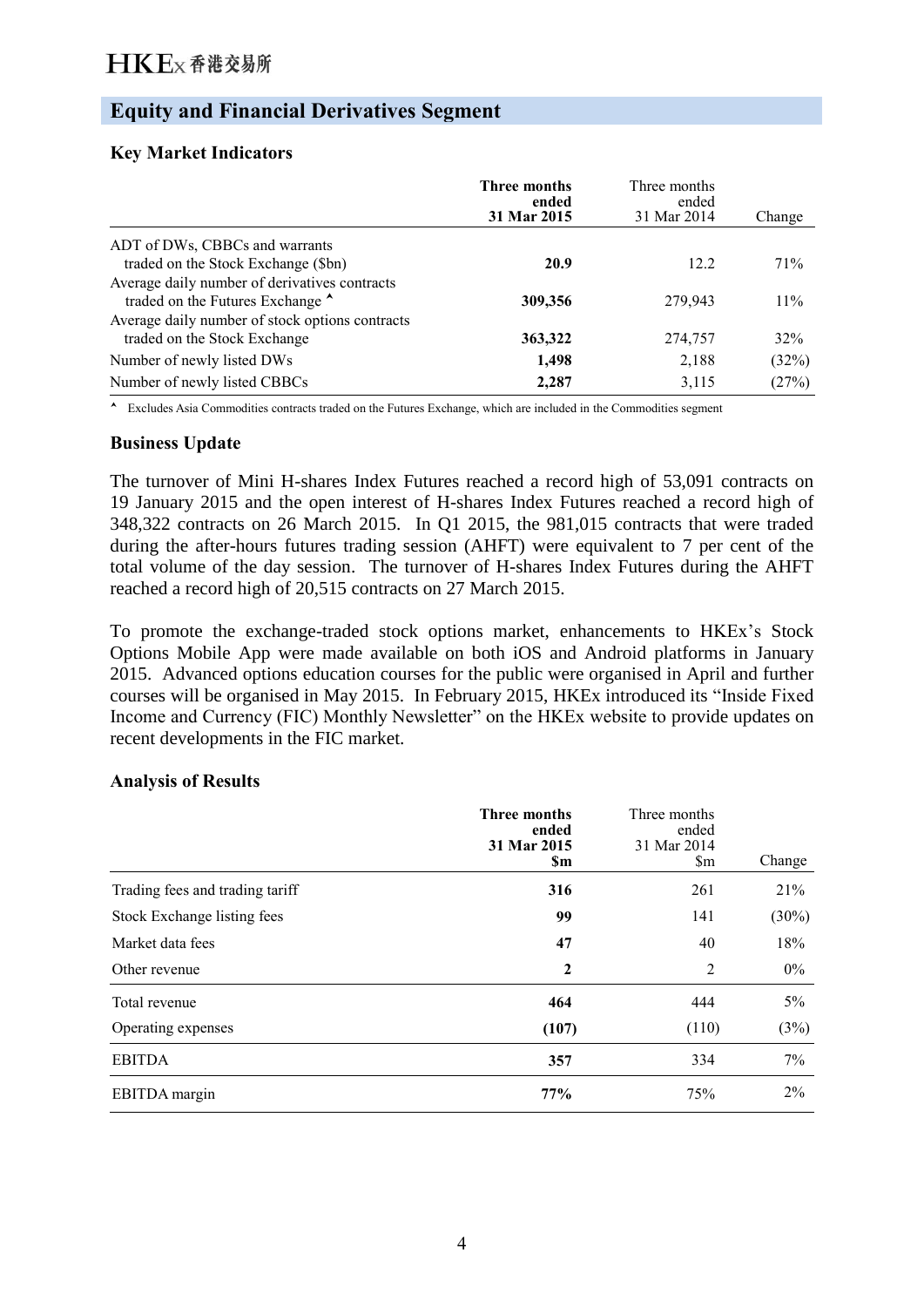The increase in trading fees over Q1 2014 reflects higher ADT of DWs, CBBCs and warrants, and higher average daily number of derivatives contracts and stock options contracts traded. The decrease in Stock Exchange listing fees was due to a drop in initial listing fees from a lower number of newly listed DWs and CBBCs. Operating expenses dropped by 3 per cent mainly due to lower premises costs and product marketing and promotion expenses. As a result, compared with Q1 2014, the EBITDA margin increased by 2 per cent to 77 per cent.

## **Commodities Segment**

### **Key Market Indicators**

|                                                                      | Three months<br>ended<br>31 Mar 2015 | Three months<br>ended<br>31 Mar 2014 | Change |
|----------------------------------------------------------------------|--------------------------------------|--------------------------------------|--------|
| Average daily volume of metals contracts<br>traded on the LME (lots) | 695,771                              | 703.779                              | 1%     |

### **Business Update**

Despite a record high volume of 1.27 million lots being recorded on 14 January 2015, declines in turnover were experienced by the majority of products as compared with Q1 2014, including Aluminium, Aluminium Alloy, Cobalt, Lead, Molybdenum, Tin and Zinc. Nevertheless, the total futures market open interest (MOI) at the end of the quarter was 2,410,181 lots, a 6 per cent increase from the MOI reported at the end of 2014. An average of 136,878 lots per day traded (ticker value) across the LMEselect, the electronic platform for the trading of all LME contracts, in Q1 2015, was also up about 4 per cent compared to the preceding quarter.

A number of steps have been taken as part of an ongoing programme designed to increase liquidity on the LME, the "Liquidity Roadmap". These have included aligning the LMEselect tick sizes in January 2015 with those on the Ring, thus promoting tighter spreads and deeper liquidity, and lifting the order to trade ratio on outright third Wednesdays for Aluminium, Copper and Zinc promoting liquidity for these dates. In April, the latest version of the LMEselect was released which included pre-trade risk management that allows LME Members to on board their customers in a more efficient manner. In the second quarter of 2015, subject to regulatory approval, liquidity provider programmes will be launched for the LME's new and existing customers to promote liquidity on the outright three month and third Wednesday contracts. More information on the Liquidity Roadmap is set out on the LME website.

On 18 March 2015, the LME announced that it had disposed of its remaining shareholding in LCH.Clearnet Group Limited (LCH) to Borsa Istanbul. The LME and HKEx also entered into a partnership agreement with Borsa Istanbul under which the LME will license the LME Steel Billet settlement data and Borsa Istanbul will have the right to disseminate real-time pricing data from the LME and HKEx. The LME and Borsa Istanbul have agreed to work together in developing further products and services for the steel market.

The LME has taken further steps to reform its warehousing network. A consultation on increasing the load out requirements under the Linked Load-In Load-Out obligations for warehouses with structural queues was undertaken and a discussion paper on further possible reforms of the warehousing network was released on 2 March 2015. Details of those two initiatives are set out on the LME website.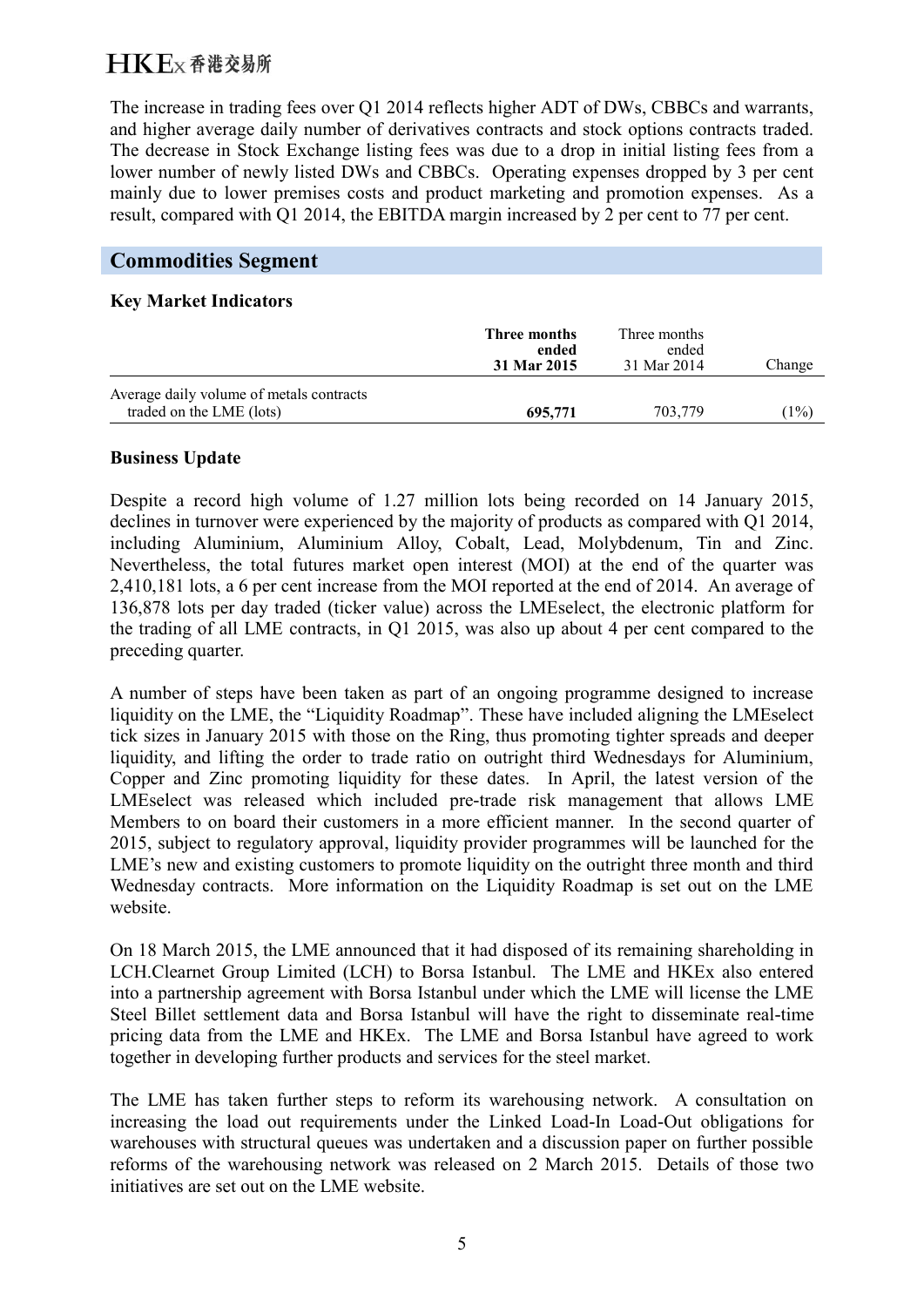# $H$ K $F$ <sub>x</sub> 香港交易所

The LME continues to work on the development of new products, including Aluminium premium contracts and ferrous contracts.

HKEx is actively engaging with the market on its London Metal Mini Futures contracts through various promotional schemes including its Joint Promotional Programme (JPP) and Active Trader Programme with Exchange Participants (EPs) and physical players. Six EPs have applied for the JPP and there are eight participants in the latter programme.

#### **Analysis of Results**

|                                 | <b>Three months</b><br>ended<br>31 Mar 2015<br><b>Sm</b> | Three months<br>ended<br>31 Mar 2014<br>$\mathsf{Sm}$ | Change   |
|---------------------------------|----------------------------------------------------------|-------------------------------------------------------|----------|
| Trading fees and trading tariff | 368                                                      | 230                                                   | 60%      |
| Market data fees                | 43                                                       | 45                                                    | (4%)     |
| Other revenue                   | 36                                                       | 40                                                    | $(10\%)$ |
| Total revenue                   | 447                                                      | 315                                                   | 42%      |
| Operating expenses              | (125)                                                    | (154)                                                 | (19%)    |
| <b>EBITDA</b>                   | 322                                                      | 161                                                   | 100%     |
| EBITDA margin                   | 72%                                                      | 51%                                                   | 21%      |

Revenue and other income of the Commodities segment increased by 42 per cent to \$447 million as a result of the commercialisation of trading fees since January 2015. Operating expenses dropped by \$29 million or 19 per cent, due to the reversal of \$7 million of legal fees (including \$5 million of recovery from the insurer) in respect of litigation in the United Kingdom and the United States (US) (2014: \$20 million of legal fees were incurred). As a result, EBITDA doubled to \$322 million and the EBITDA margin rose from 51 per cent in Q1 2014 to 72 per cent in Q1 2015.

## **Clearing Segment**

### **Business Update**

In March 2015, HKSCC, HKCC and SEOCH engaged an external consultant to conduct independent validations of their risk management models and policies. They aim to complete their reviews before the end of this year.

Following past recoveries from the liquidators of Lehman Brothers Securities Asia Limited (LBSA), HKSCC received further dividend distributions in January and in March, and has now received 100 per cent of its admitted claims.

HKCC and SEOCH will provide improved "Drop Copy" services by enhancing the execution activity data provided to General Clearing Participants, which will facilitate their risk management activities for their respective Non-Clearing Participants.

HKEx provided an additional \$265 million of funding to OTC Clear in February 2015, through the subscription for a further 1,260 ordinary shares. Additional share subscriptions from OTC Clear's other shareholders will take place in June. This additional funding will support OTC Clear's future development needs and product expansion plans. In the coming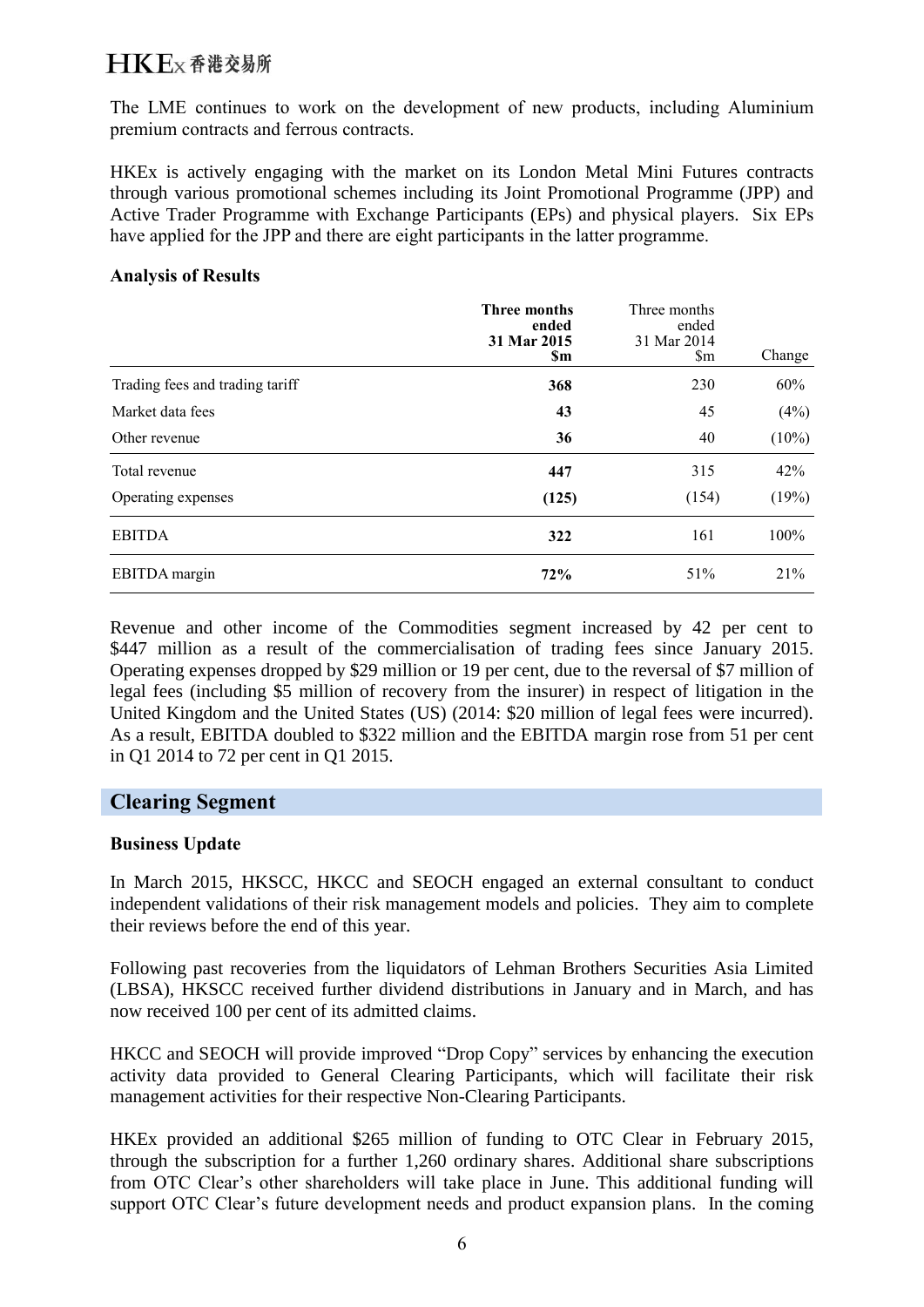months, OTC Clear will apply for exempt derivative clearing organisation status from the Commodity Futures Trading Commission in the US and will prepare for the introduction of client clearing and non-cash collateral services.

On 27 April 2015, HKSCC, HKCC, SEOCH and OTC Clear were recognised by the European Securities and Markets Authority as third-country clearing houses under the European Market Infrastructure Regulation, or EMIR, allowing them to offer clearing services to European financial institutions such as banks.

LME Clear has performed well throughout its first 6 months of operation, including in January 2015 demonstrating robust risk management during a period of extreme market volatility. During Q1 2015, LME Clear introduced a new method of calculating risk arising on price spreads between contract dates, which has reduced the overall amount of margin posted by LME Clear's Clearing Members and their clients. LME Clear intends to expand its collateral service to accept offshore RMB in the third quarter of 2015, subject to regulatory approval. Similarly, other new services targeted for launch in 2015 include a position transfer tool, accepting LME warrants as margin against Member risk positions, and a compression facility to optimise Member capital requirements.

### **Analysis of Results**

|                                                                                              | <b>Three months</b><br>ended<br>31 Mar 2015<br>\$m | Three months<br>ended<br>31 Mar 2014<br>$\mathop{\rm Sm}\nolimits$ | Change |
|----------------------------------------------------------------------------------------------|----------------------------------------------------|--------------------------------------------------------------------|--------|
| Trading fees and trading tariff – allocated from<br>Equity and Financial Derivatives segment | 52                                                 | 45                                                                 | 16%    |
| Clearing and settlement fees                                                                 | 676                                                | 453                                                                | 49%    |
| Depository, custody and nominee services fees                                                | 100                                                | 92                                                                 | 9%     |
| Other revenue and sundry income                                                              | 29                                                 | 6                                                                  | 383%   |
|                                                                                              | 857                                                | 596                                                                | 44%    |
| Net investment income                                                                        | 144                                                | 129                                                                | 12%    |
| Total revenue and other income                                                               | 1,001                                              | 725                                                                | 38%    |
| Operating expenses                                                                           | (109)                                              | (151)                                                              | (28%)  |
| <b>EBITDA</b>                                                                                | 892                                                | 574                                                                | 55%    |
| EBITDA margin                                                                                | 89%                                                | 79%                                                                | 10%    |

The growth in revenue and other income was mainly due to increases in clearing fees, net investment income and accommodation income. LME Clear was launched in September 2014 and in Q1 2015 generated \$171 million of clearing fees, \$13 million of net investment income and \$16 million of accommodation income. Clearing fees in Hong Kong also rose with the increase in ADT on the Stock Exchange but this was partly offset by the higher average transaction size that has led to lower proportion of transactions being subject to the minimum fee. Operating expenses dropped by 28 per cent due to a recovery of \$77 million from LBSA's liquidators. As a result, EBITDA of the segment rose by 55 per cent to \$892 million as compared to Q1 2014, and the EBITDA margin improved from 79 per cent to 89 per cent.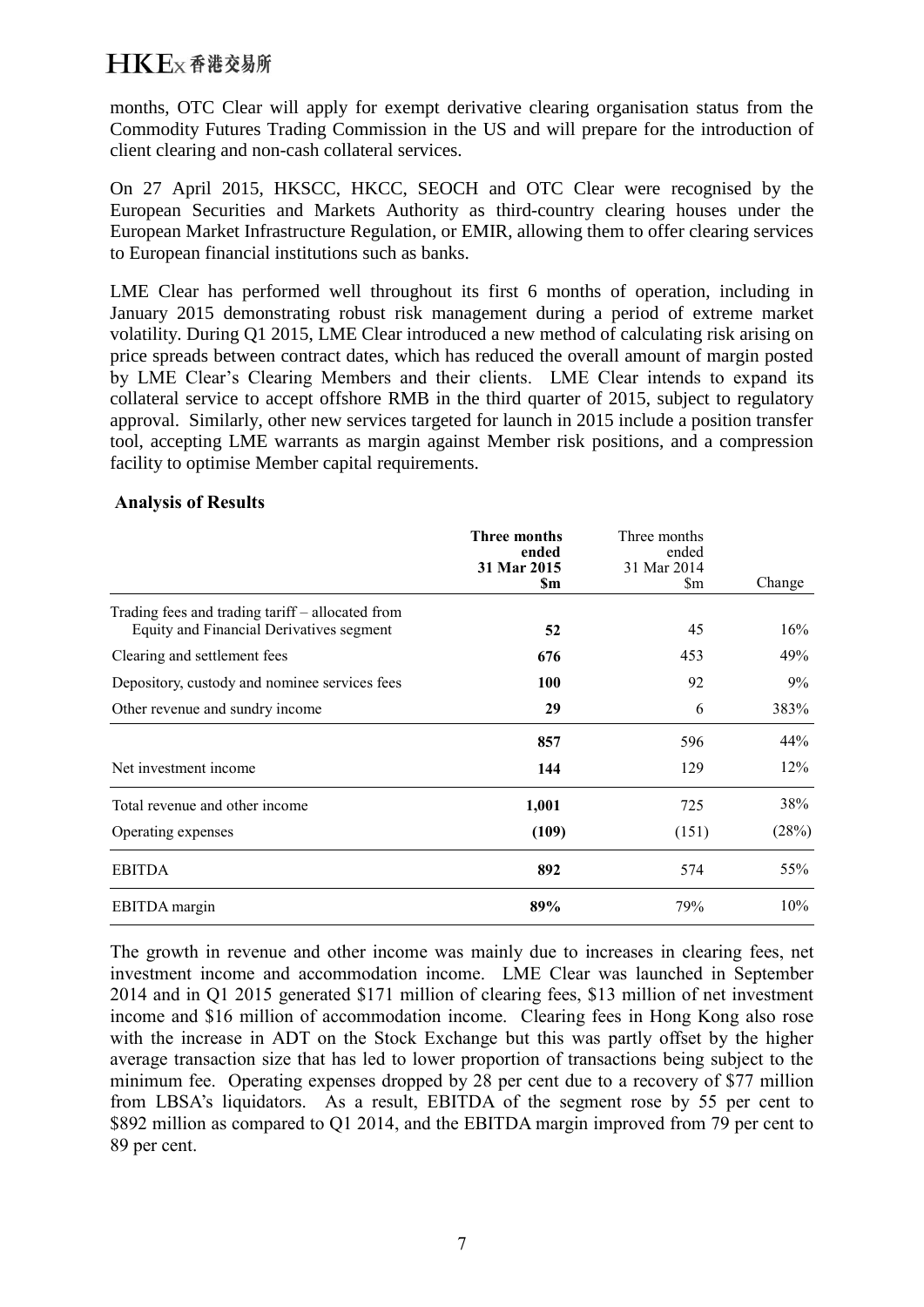# **Platform and Infrastructure Segment**

### **Business Update**

The replacement of the Multi-workstation Systems for securities trading provided by HKEx with vendor supplied New Securities Trading Devices was completed in March 2015.

At the end of March 2015, 101 EPs were using HKEx's Hosting Services, and they generated, in aggregate, approximately 37 per cent of the Cash Market turnover and about 48 per cent of the trading volume of the Derivatives Market.

### **Analysis of Results**

|                                               | <b>Three months</b><br>ended<br>31 Mar 2015<br><b>Sm</b> | Three months<br>ended<br>31 Mar 2014<br>$\mathbf{\S}$ m | Change |
|-----------------------------------------------|----------------------------------------------------------|---------------------------------------------------------|--------|
| Network, terminal user, dataline and software |                                                          |                                                         |        |
| sub-license fees                              | 85                                                       | 73                                                      | 16%    |
| Hosting services fees                         | 24                                                       | 22                                                      | 9%     |
| Others                                        | $\mathbf{2}$                                             | $\overline{2}$                                          | $0\%$  |
| Total revenue                                 | 111                                                      | 97                                                      | 14%    |
| Operating expenses                            | (35)                                                     | (36)                                                    | (3%)   |
| <b>EBITDA</b>                                 | 76                                                       | 61                                                      | 25%    |
| EBITDA margin                                 | 68%                                                      | 63%                                                     | $5\%$  |

Revenue and other income of the Platform and Infrastructure segment rose by 14 per cent over Q1 2014 to \$111 million, as a result of increased network usage fees relating to Stock Connect. Operating expenses dropped by \$1 million due to reduced information technology costs consumed by participants. As a result, the EBITDA margin improved from 63 per cent in Q1 2014 to 68 per cent in Q1 2015.

## **Corporate Items**

"Corporate Items" is not a business segment but comprises central income (mainly net investment income of Corporate Funds) and central costs (costs of central support functions that provide services to all operating segments and other costs not directly related to any operating segments).

#### **Revenue and Other Income**

|                       | Three months<br>ended<br>31 Mar 2015<br>\$m | Three months<br>ended<br>31 Mar 2014<br>$\mathop{\mathrm{Sm}}$ | Change |
|-----------------------|---------------------------------------------|----------------------------------------------------------------|--------|
| Net investment income | 46                                          | 33                                                             | 39%    |
| Others                | $\mathbf 2$                                 | 2                                                              | $0\%$  |
| Total                 | 48                                          | 35                                                             | 37%    |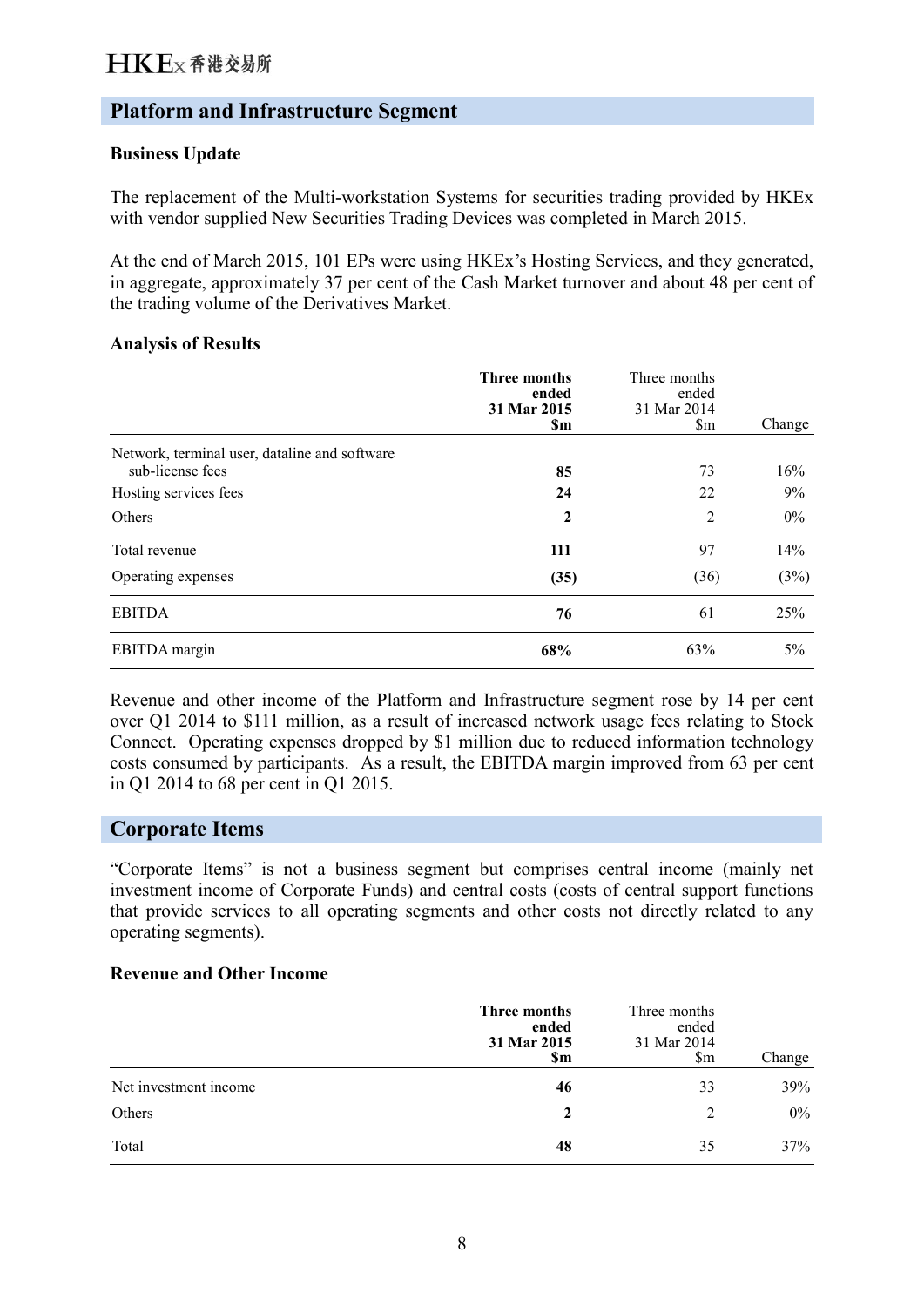Revenue and other income increased by \$13 million to \$48 million against Q1 2014, due to a \$31 million gain on sale of the remaining stake of the investment in shares of LCH in Q1 2015 and higher fair value gains of investments, but was partly offset by higher foreign exchange losses.

# **FINANCIAL REVIEW**

### **Financial Assets and Financial Liabilities by Funds**

|                                                        | At<br>31 Mar 2015<br><b>Sm</b> | At<br>31 Dec 2014<br>Sm | Change |
|--------------------------------------------------------|--------------------------------|-------------------------|--------|
| <b>Financial assets</b>                                |                                |                         |        |
| Cash and cash equivalents                              | 146,353                        | 136,778                 | $7\%$  |
| Financial assets measured at fair value through profit |                                |                         |        |
| or loss                                                | 68,847                         | 62,686                  | 10%    |
| Financial assets measured at amortised cost            | 14,706                         | 10,256                  | 43%    |
| Total                                                  | 229,906                        | 209,720                 | 10%    |

The Group's financial assets comprised financial assets of the Corporate Funds, Margin Funds, Clearing House Funds, base metals derivatives contracts, and cash prepayments for A-shares traded under the Stock Connect. The amounts attributable to the respective categories were as follows:

|                                   | At<br>31 Mar 2015<br><b>Sm</b> | At<br>31 Dec 2014<br>Sm | Change |
|-----------------------------------|--------------------------------|-------------------------|--------|
| <b>Financial assets</b>           |                                |                         |        |
| Corporate Funds                   | 12,017                         | 10,264                  | 17%    |
| Margin Funds <sup>1</sup>         | 142,169                        | 128,869                 | 10%    |
| <b>Clearing House Funds</b>       | 8,991                          | 10,289                  | (13%)  |
| Base metals derivatives contracts | 66,407                         | 59,679                  | 11%    |
| Cash prepayments for A-shares     | 322                            | 619                     | (48%)  |
| Total                             | 229,906                        | 209,720                 | 10%    |

 Excludes margin receivable from Clearing Participants and Settlement Reserve Fund and Settlement Guarantee Fund which have been paid to ChinaClear of \$894 million (31 December 2014: \$615 million)

|                                                                                                  | At<br>31 Mar 2015 | At<br>31 Dec 2014 |        |
|--------------------------------------------------------------------------------------------------|-------------------|-------------------|--------|
|                                                                                                  | Sm                | \$m               | Change |
| <b>Financial liabilities</b>                                                                     |                   |                   |        |
| Base metals derivatives contracts                                                                | 66,407            | 59,679            | 11%    |
| Other financial liabilities at fair value through profit<br>or loss of Corporate Funds           | 2                 |                   | 100%   |
| Margin deposits, Mainland security and settlement<br>deposits, and cash collateral from Clearing |                   |                   |        |
| Participants                                                                                     | 143,063           | 129,484           | 10%    |
| Participants' contributions to Clearing House Funds                                              | 8,006             | 9,426             | (15%)  |
| Total                                                                                            | 217,478           | 198,590           | 10%    |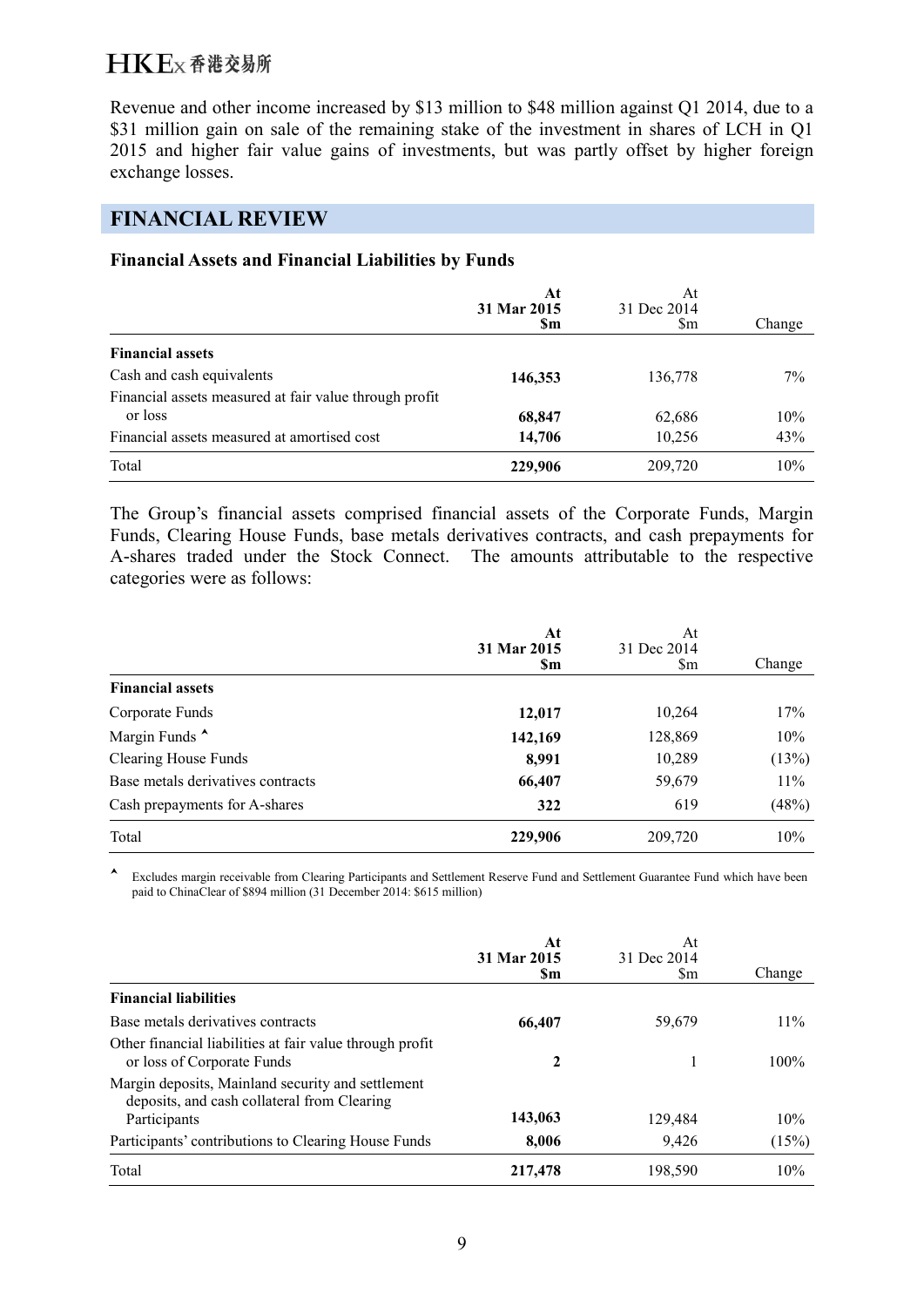The increase in financial assets and financial liabilities of Margin Funds at 31 March 2015 compared to 31 December 2014 was mainly due to an increase in open interest in futures and options contracts on HKCC and higher margin requirement per contract at 31 March 2015.

The decrease in financial assets and financial liabilities of Clearing House Funds at 31 March 2015 compared to 31 December 2014 was mainly attributable to the decrease in additional contributions from Participants in response to market fluctuations and changes in risk exposures.

Corporate Funds at 31 March 2015 increased by \$1,753 million or 17 per cent during Q1 2015 due to cash generated from profits during the period and other working capital changes.

### **Borrowings**

Subsequent to 31 March 2015 and up to the date before this announcement (12 May 2015), bondholders for an aggregate principal amount of US\$288.9 million (approximately HK\$2,240 million) representing approximately 57.8 per cent of the US\$500 million guaranteed Convertible Bonds due 2017 (Bonds) had applied to convert their holdings into ordinary HKEx shares (Shares) at the prevailing adjusted conversion price of \$157.62 per share. These amounts due have been, or will be, cancelled in accordance with the terms and conditions of the Bonds. As a result, a total number of 14,209,709 Shares, representing approximately 1.2 per cent of the total Shares in issue as at 31 March 2015 (1,168,309,636 Shares), have been or will be issued. After the conversion, assuming there are no other changes in net assets since 31 March 2015, the gross debt to equity ratio (defined as gross debt divided by adjusted capital (ie, all components of shareholders' equity other than designated reserves)) will decrease from 32 per cent as of 31 March 2015 to 20 per cent.

### **Capital Expenditure and Commitments**

During Q1 2015, the Group incurred capital expenditure of \$89 million (2014: \$111 million) on the development and upgrade of various trading and clearing systems including the commodities trading and clearing systems, and trading and clearing systems to facilitate mutual stock market access between the mainland of China and Hong Kong.

The Group's capital expenditure commitments at 31 March 2015, including those authorised by the Board but not yet contracted for, amounted to \$613 million (31 December 2014: \$574 million) and were related principally to the development and enhancement of information technology systems including a market surveillance system, clearing systems for over-the-counter derivatives, a Central Gateway for Cash Market trading, trading and clearing systems to facilitate mutual stock market access between the mainland of China and Hong Kong and a corporate Enterprise Resources Planning system. The Group has adequate resources to fund its capital expenditure commitments.

### **Contingent Liabilities**

At 31 March 2015, there were no significant changes in the Group's contingent liabilities compared to 31 December 2014, except as described below.

(i) US Litigation concerning aluminium prices

Since August 2013, 26 class actions have been filed against the LME in the US alleging anti-competitive and monopolistic behaviour in the warehousing industry in connection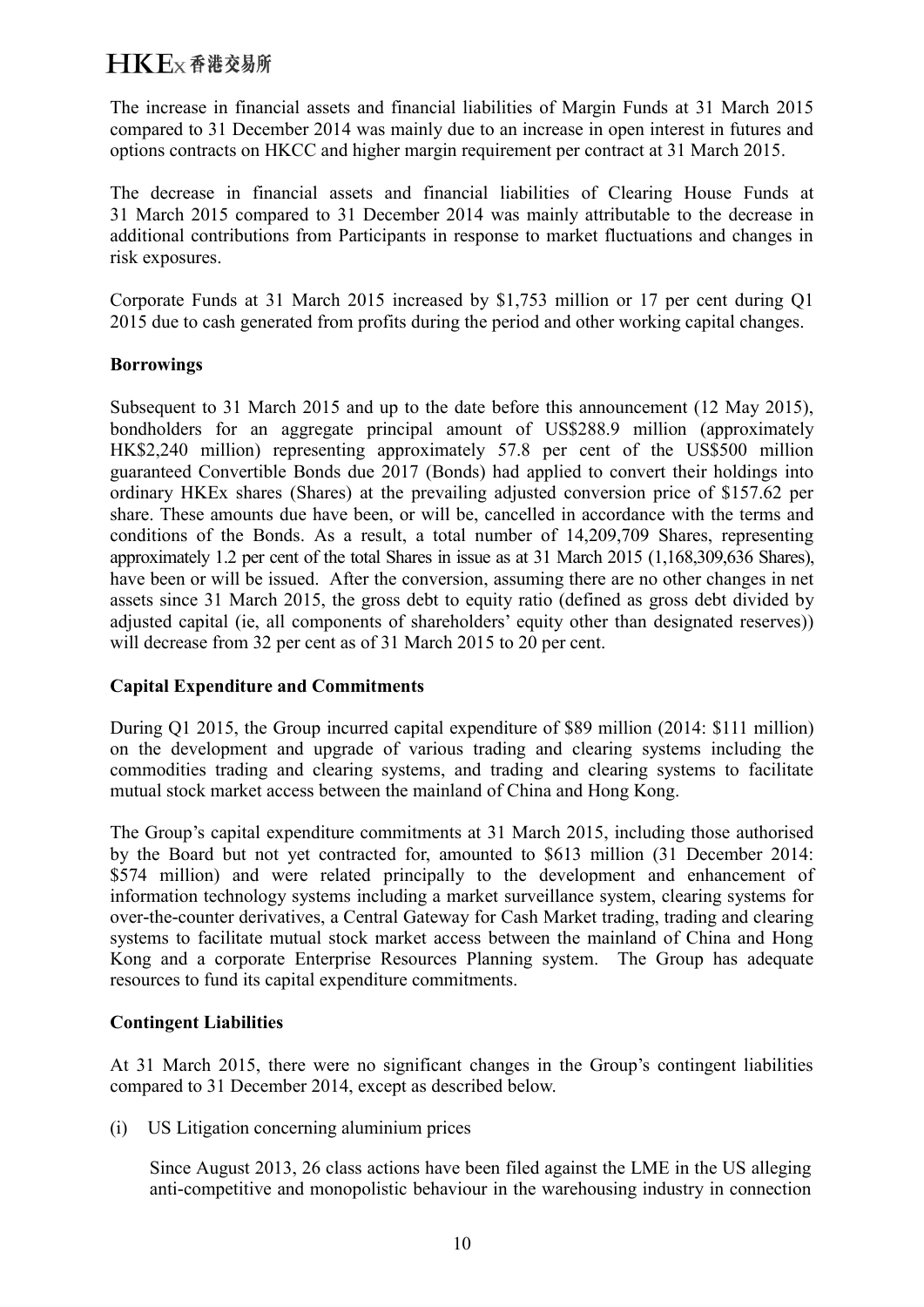with aluminium prices. In March 2014, 24 of the class actions were consolidated into 3 complaints (the "first level" purchasers of primary aluminium complaint, the consumer end-users of aluminium complaint and the commercial end-users of aluminium complaint), with 2 complaints remaining unconsolidated. HKEx was named as a defendant only in the "first level" purchasers of primary aluminium complaint; LMEH was named as a defendant in all 3 of the consolidated complaints, and the LME was named in all 5 of the complaints.

At the end of August 2014, the US District Court for the Southern District of New York (US District Court) dismissed all 5 complaints brought against the LME on the ground of sovereign immunity. The US District Court also dismissed all the claims brought against HKEx and LMEH, but granted the plaintiffs of the "first level" purchasers complaint the right to amend their claims.

In September 2014, the plaintiffs of the dismissed consumer end-users and commercial end-users of aluminium complaints filed appeals before the US Court of Appeals for the Second Circuit. These appeals are currently stayed.

In October 2014, the plaintiffs of the "first level" purchasers complaint amended their complaint, again naming the LME, LMEH, and HKEx as defendants, but the US District Court dismissed the complaint against HKEx and LMEH again in March 2015 on the basis that the court lacked personal jurisdiction over them. Pursuant to this order and the order made in August 2014, all of the "first level" purchaser plaintiffs' claims against the LME, LMEH, and HKEx have been dismissed, subject to the plaintiffs' right to appeal.

(ii) US Litigation concerning zinc prices

Since May 2014, 3 class actions have been filed against the LME, LMEH, and HKEx in the US alleging anti-competitive and monopolistic behaviour in the warehousing market in connection with zinc prices. On 8 April 2015, the US District Court ordered the plaintiffs to file their consolidated amended complaint by no later than 27 May 2015.

The LME and HKEx management continue to take the view that all the lawsuits are without merit, and each of the LME, LMEH and HKEx will contest them vigorously.

As it is not yet clear how the claims will be pursued by plaintiffs, the Group does not currently have sufficient information to estimate the financial effect (if any) relating to the lawsuits, the timing of the ultimate resolution of the proceedings, or what the eventual outcomes might be.

### **Charges on Assets**

One of the Group's subsidiaries, LME Clear, receives debt securities as non-cash collateral for margins posted by its Clearing Participants. It also holds debt securities as collateral in respect of its investments in overnight triparty reverse repurchase agreements under which it is obliged to return equivalent securities to the counterparties at maturity of the reverse repurchase agreements. The fair value of this collateral was US\$10,510 million (HK\$81,485 million) at 31 March 2015 (31 December 2014: HK\$79,495 million).

This non-cash collateral, which was not recorded on the consolidated statement of financial position of the Group at 31 March 2015, together with certain short-term government bonds accounted for as cash and cash equivalents amounting to US\$790 million (HK\$6,125 million)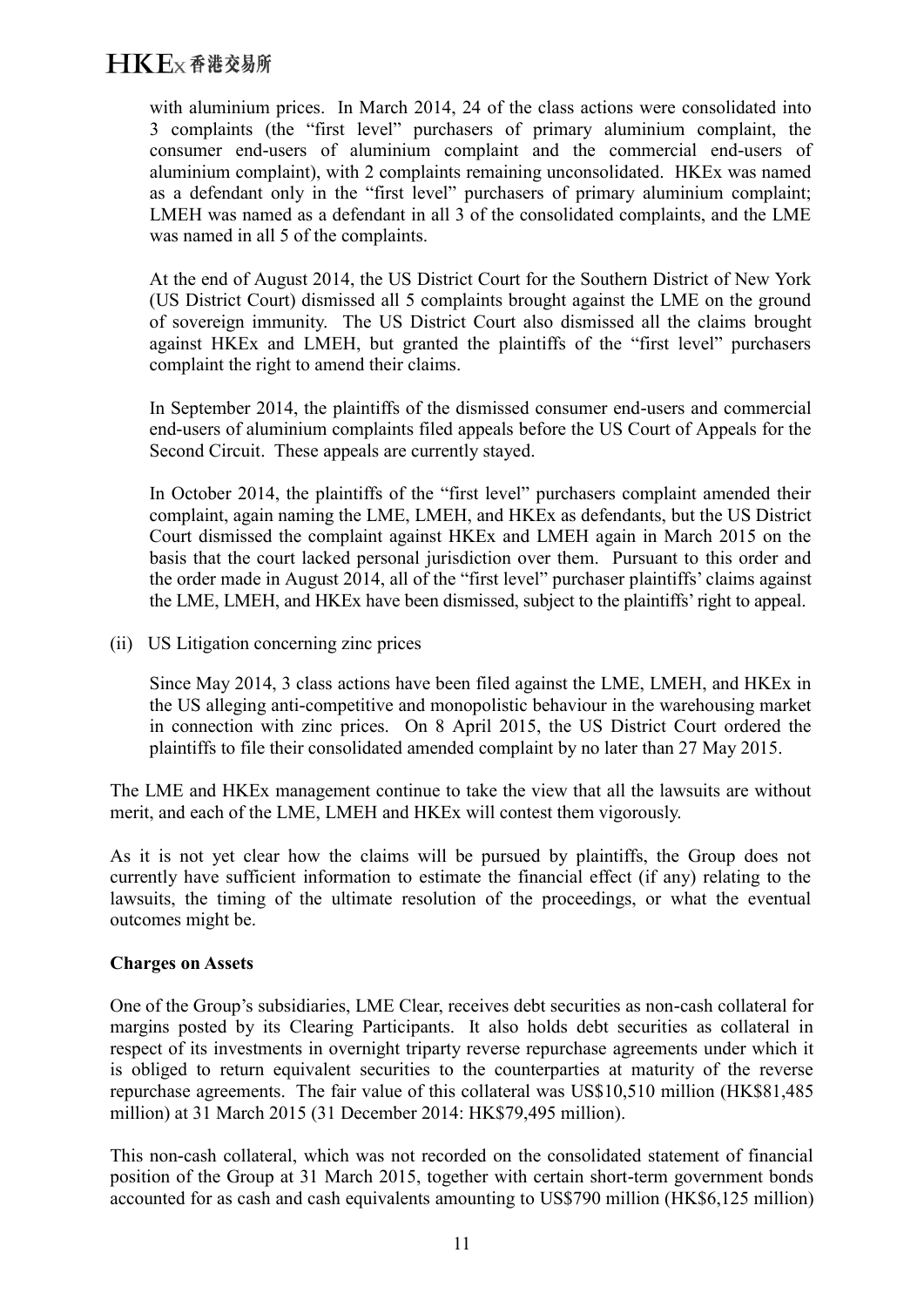# $H K F_X$   $\Phi$  港 交易所

at 31 March 2015 (31 December 2014: HK\$4,575 million), has been repledged to LME Clear's investment agent and custodian banks under first floating charge and security arrangements for the settlement and depository services they provide in respect of the collateral and investments held. The floating charge could convert to a fixed charge in the event of contract termination, or default or insolvency of LME Clear.

# **Changes since 31 December 2014**

There were no other significant changes in the Group's financial position or from the information disclosed under Management Discussion and Analysis in the annual report for the year ended 31 December 2014.

It is the Group's practice to declare a dividend only at the half-year and year-end. Therefore, no dividend will be proposed for Q1 2015 (Q1 2014: \$Nil). Due to fluctuations in market conditions and changes in the operating environment, certain categories of revenue, other income and operating expenses may vary substantially from quarter to quarter. Therefore, quarterly results should not be extrapolated to project the Group's full-year performance.

# **Review of Financial Statements**

The Audit Committee has reviewed the Group's Unaudited Condensed Consolidated Financial Statements for Q1 2015 in conjunction with HKEx's internal auditor.

# **Purchase, Sale or Redemption of HKEx's Listed Securities**

During Q1 2015, neither HKEx nor any of its subsidiaries purchased, sold or redeemed any of the Company's listed securities.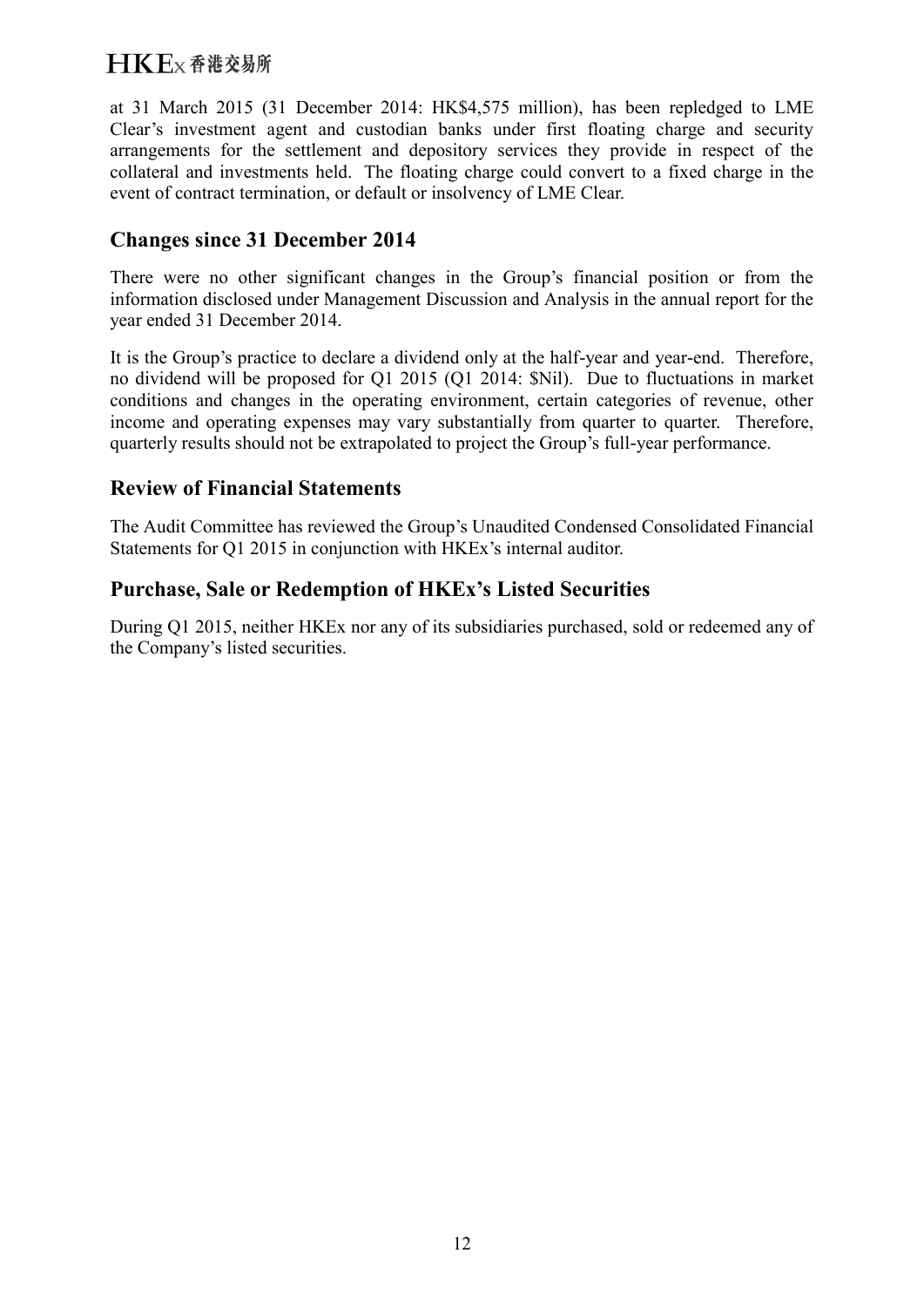# **CONDENSED CONSOLIDATED INCOME STATEMENT (UNAUDITED)**

|                                                          | Note           | Three months<br>ended<br>31 Mar 2015<br>\$m | Three months<br>ended<br>31 Mar 2014<br>\$m |
|----------------------------------------------------------|----------------|---------------------------------------------|---------------------------------------------|
| Trading fees and trading tariff                          |                | 1,190                                       | 938                                         |
| Stock Exchange listing fees                              |                | 263                                         | 299                                         |
| Clearing and settlement fees                             |                | 676                                         | 453                                         |
| Depository, custody and nominee services fees            |                | 100                                         | 92                                          |
| Market data fees                                         |                | 189                                         | 201                                         |
| Other revenue                                            |                | 186                                         | 189                                         |
| <b>REVENUE AND TURNOVER</b>                              |                | 2,604                                       | 2,172                                       |
| Investment income and other income                       |                | 192                                         | 163                                         |
| <b>REVENUE AND OTHER INCOME</b>                          |                | 2,796                                       | 2,335                                       |
| <b>OPERATING EXPENSES</b>                                |                |                                             |                                             |
| Staff costs and related expenses                         |                | (494)                                       | (411)                                       |
| Information technology and computer maintenance expenses |                | (128)                                       | (136)                                       |
| Premises expenses                                        |                | (69)                                        | (72)                                        |
| Product marketing and promotion expenses                 |                | (7)                                         | (6)                                         |
| Legal and professional fees                              |                | (12)                                        | (47)                                        |
| Other operating expenses:                                |                |                                             |                                             |
| Reversal of provision for impairment losses arising from |                |                                             |                                             |
| Participants' default on market contracts                | $\overline{c}$ | 77                                          |                                             |
| Others                                                   |                | (85)                                        | (62)                                        |
|                                                          |                | (718)                                       | (734)                                       |
| <b>EBITDA</b>                                            |                | 2,078                                       | 1,601                                       |
| Depreciation and amortisation                            |                | (163)                                       | (164)                                       |
| <b>OPERATING PROFIT</b>                                  |                | 1,915                                       | 1,437                                       |
| Finance costs                                            |                | (46)                                        | (51)                                        |
| Share of loss of a joint venture                         |                | (2)                                         | (3)                                         |
| <b>PROFIT BEFORE TAXATION</b>                            |                | 1,867                                       | 1,383                                       |
| <b>TAXATION</b>                                          |                | (298)                                       | (212)                                       |
| <b>PROFIT FOR THE PERIOD</b>                             |                | 1,569                                       | 1,171                                       |
| PROFIT/(LOSS) ATTRIBUTABLE TO:                           |                |                                             |                                             |
| - Shareholders of HKEx                                   |                | 1,575                                       | 1,178                                       |
| - Non-controlling interests                              |                | (6)                                         | (7)                                         |
| <b>PROFIT FOR THE PERIOD</b>                             |                | 1,569                                       | 1,171                                       |
| Basic earnings per share                                 | 3              | \$1.35                                      | \$1.02                                      |
| Diluted earnings per share                               | 3              | \$1.34                                      | \$1.01                                      |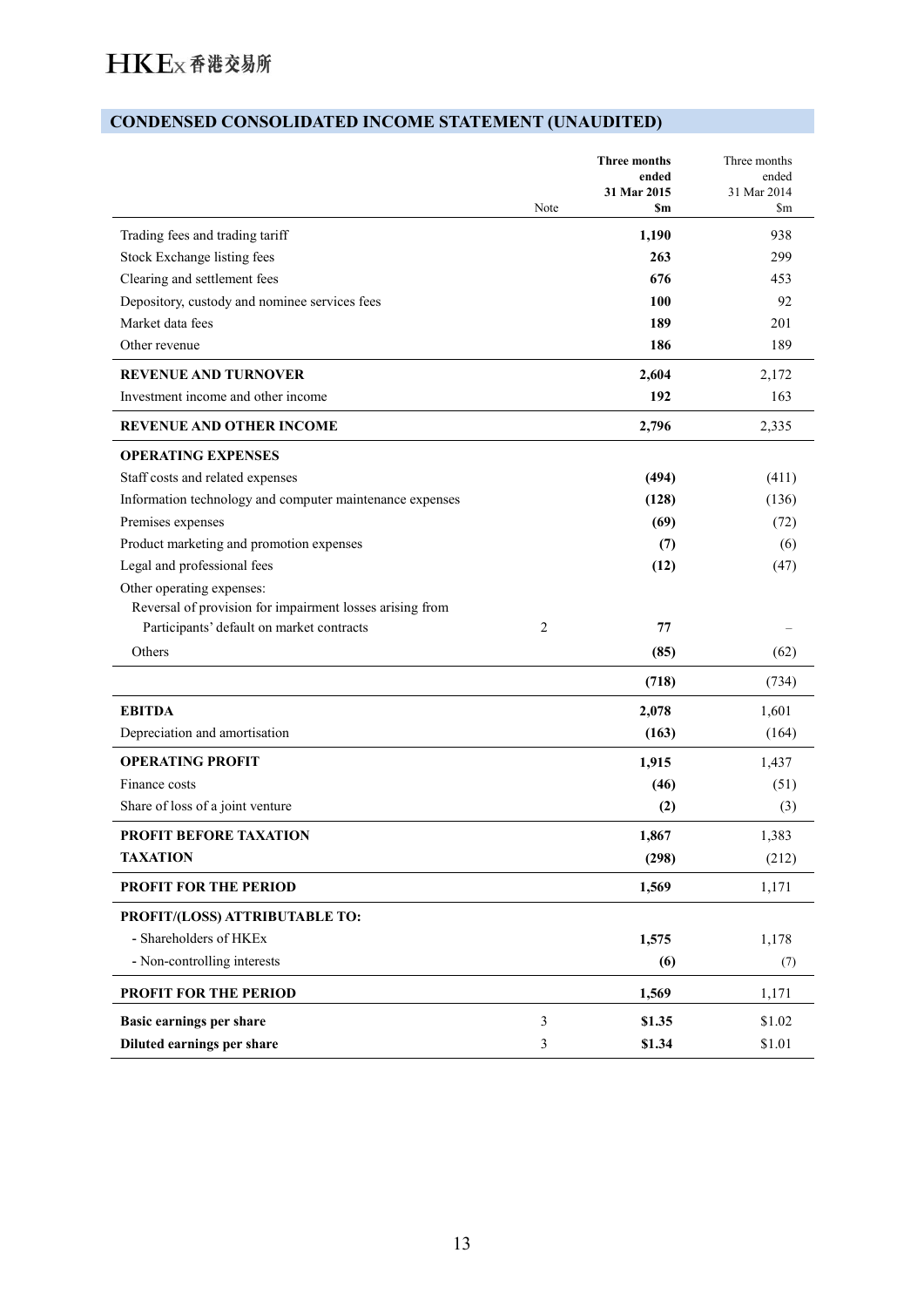# **CONDENSED CONSOLIDATED STATEMENT OF COMPREHENSIVE INCOME (UNAUDITED)**

|                                                                                                                            | <b>Three months</b><br>ended<br>31 Mar 2015<br>Sm | Three months<br>ended<br>31 Mar 2014<br>$\mathop{\rm Sm}\nolimits$ |
|----------------------------------------------------------------------------------------------------------------------------|---------------------------------------------------|--------------------------------------------------------------------|
| <b>PROFIT FOR THE PERIOD</b>                                                                                               | 1,569                                             | 1,171                                                              |
| <b>OTHER COMPREHENSIVE INCOME</b>                                                                                          |                                                   |                                                                    |
| Items that may be reclassified subsequently to profit or loss:<br>Currency translation differences of foreign subsidiaries |                                                   |                                                                    |
| recorded in exchange reserve                                                                                               | (2)                                               | 127                                                                |
| <b>OTHER COMPREHENSIVE INCOME</b>                                                                                          | (2)                                               | 127                                                                |
| <b>TOTAL COMPREHENSIVE INCOME</b>                                                                                          | 1,567                                             | 1,298                                                              |
| <b>TOTAL COMPREHENSIVE INCOME ATTRIBUTABLE TO:</b>                                                                         |                                                   |                                                                    |
| - Shareholders of HKEx                                                                                                     | 1,573                                             | 1,305                                                              |
| - Non-controlling interests                                                                                                | (6)                                               | (7)                                                                |
| <b>TOTAL COMPREHENSIVE INCOME</b>                                                                                          | 1,567                                             | 1,298                                                              |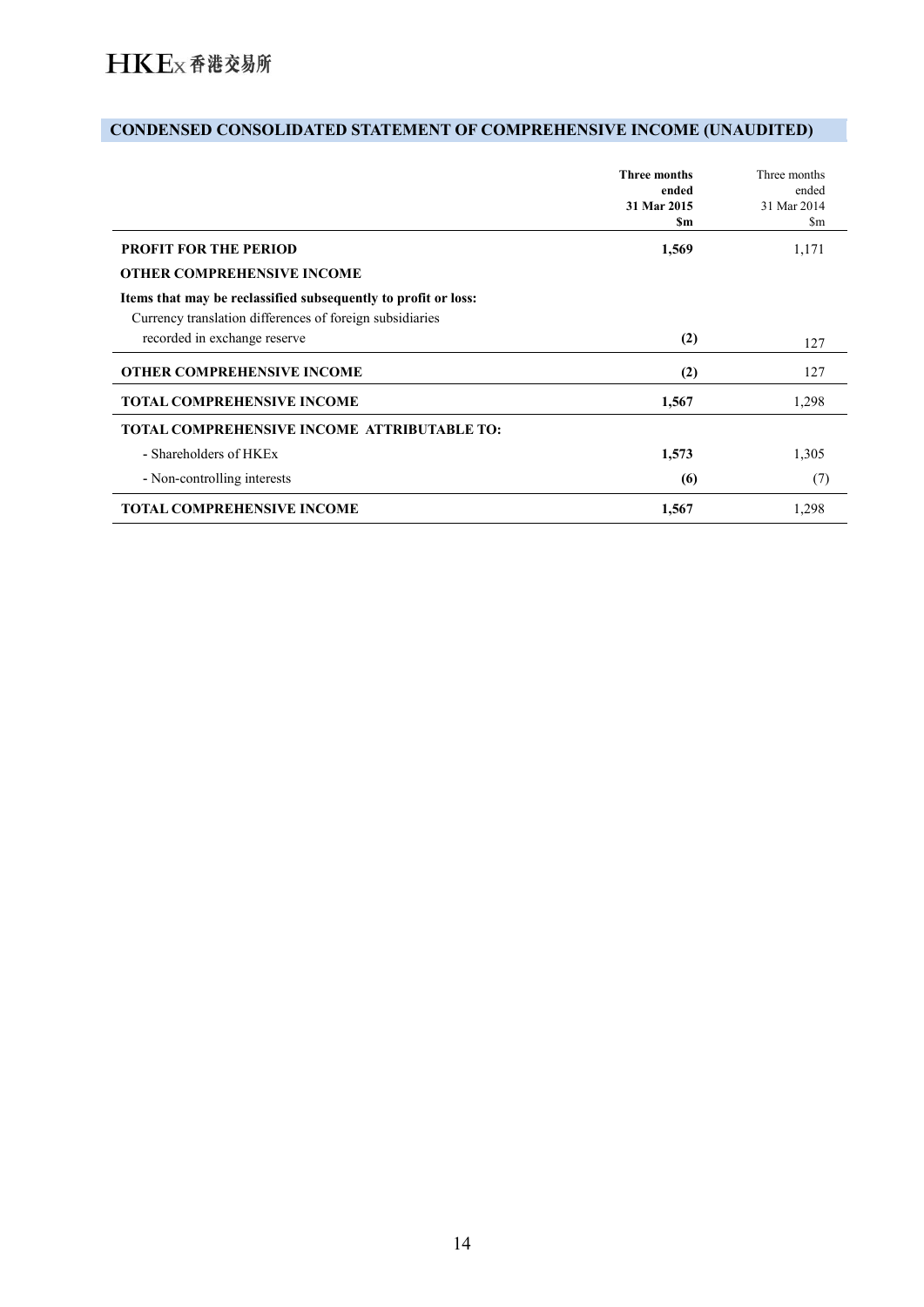# **CONDENSED CONSOLIDATED STATEMENT OF FINANCIAL POSITION (UNAUDITED)**

|                                                                         |                        | At 31 Mar 2015                                      |                           | At 31 Dec 2014           |                                      |                        |
|-------------------------------------------------------------------------|------------------------|-----------------------------------------------------|---------------------------|--------------------------|--------------------------------------|------------------------|
|                                                                         | Current<br>Note<br>\$m | Non-current<br><b>Sm</b>                            | <b>Total</b><br><b>Sm</b> | $\mathbf{Sm}$            | Current Non-current<br>$\mathbf{Sm}$ | Total<br>$\mathbf{Sm}$ |
| <b>ASSETS</b>                                                           |                        |                                                     |                           |                          |                                      |                        |
| Cash and cash equivalents                                               | 146,353                | $\overline{\phantom{a}}$                            | 146,353                   | 136,778                  | $\overline{\phantom{m}}$             | 136,778                |
| Financial assets measured at fair value through                         |                        |                                                     |                           |                          |                                      |                        |
| profit or loss                                                          | 68,847                 | $\overline{\phantom{m}}$                            | 68,847                    | 62,686                   | $\overline{\phantom{m}}$             | 62,686                 |
| Financial assets measured at amortised cost                             | 14,649                 | 57                                                  | 14,706                    | 10,199                   | 57                                   | 10,256                 |
| Accounts receivable, prepayments and deposits                           | 29,413                 | 6                                                   | 29,419                    | 22,517                   | 6                                    | 22,523                 |
| Taxation recoverable                                                    |                        | $\overline{\mathbf{4}}$<br>$\overline{\phantom{m}}$ | $\overline{4}$            | 8                        | $\overline{\phantom{m}}$             | 8                      |
| Interest in a joint venture                                             |                        | 75<br>$\overline{\phantom{0}}$                      | 75                        | $\overline{\phantom{m}}$ | 77                                   | 77                     |
| Goodwill and other intangible assets                                    |                        | $\overline{\phantom{a}}$<br>17,858                  | 17,858                    | $\overline{\phantom{a}}$ | 17,901                               | 17,901                 |
| Fixed assets                                                            |                        | $\qquad \qquad$<br>1,568                            | 1,568                     | $\overline{\phantom{m}}$ | 1,603                                | 1,603                  |
| Lease premium for land                                                  |                        | 22                                                  | 22                        | $\overline{\phantom{a}}$ | 23                                   | 23                     |
| Deferred tax assets                                                     |                        | ۰<br>32                                             | 32                        | $\overline{\phantom{a}}$ | 5                                    | 5                      |
| <b>Total assets</b>                                                     | 259,266                | 19,618                                              | 278,884                   | 232,188                  | 19,672                               | 251,860                |
|                                                                         |                        |                                                     |                           |                          |                                      |                        |
| <b>LIABILITIES AND EQUITY</b>                                           |                        |                                                     |                           |                          |                                      |                        |
| <b>Liabilities</b><br>Financial liabilities at fair value through       |                        |                                                     |                           |                          |                                      |                        |
| profit or loss                                                          | 66,409                 |                                                     | 66,409                    | 59,680                   |                                      | 59,680                 |
| Margin deposits, Mainland security and                                  |                        |                                                     |                           |                          |                                      |                        |
| settlement deposits, and cash collateral from<br>Clearing Participants  |                        |                                                     | 143,063                   | 129,484                  |                                      | 129,484                |
| Accounts payable, accruals and other liabilities                        | 143,063<br>29,202      | $\overline{\phantom{m}}$<br>11                      | 29,213                    | 22,835                   | $\overline{\phantom{m}}$<br>14       | 22,849                 |
| Deferred revenue                                                        | 605                    | $\overline{\phantom{a}}$                            | 605                       | 646                      | $\overline{\phantom{a}}$             | 646                    |
| Taxation payable                                                        | 490                    | $\overline{\phantom{m}}$                            | 490                       | 348                      | $\overline{\phantom{a}}$             | 348                    |
| Other financial liabilities                                             |                        |                                                     |                           | 84                       |                                      | 84                     |
|                                                                         | 108                    | $\overline{\phantom{m}}$                            | 108                       |                          | $\overline{\phantom{m}}$             |                        |
| Participants' contributions to Clearing House Funds                     | 8,006                  | $\overline{\phantom{m}}$                            | 8,006                     | 9,426                    | $\overline{\phantom{m}}$             | 9,426                  |
| Borrowings                                                              |                        | 7,056<br>$\overline{\phantom{m}}$                   | 7,056                     | $\overline{\phantom{m}}$ | 7,026                                | 7,026                  |
| Provisions                                                              | 71                     | 61                                                  | 132                       | 61                       | 58                                   | 119                    |
| Deferred tax liabilities                                                |                        | 829<br>$\overline{\phantom{m}}$                     | 829                       | $\overline{\phantom{a}}$ | 839                                  | 839                    |
| <b>Total liabilities</b>                                                | 247,954                | 7,957                                               | 255,911                   | 222,564                  | 7,937                                | 230,501                |
| <b>Equity</b>                                                           |                        |                                                     |                           |                          |                                      |                        |
| Share capital                                                           |                        |                                                     | 12,228                    |                          |                                      | 12,225                 |
| Shares held for Share Award Scheme                                      |                        |                                                     | (480)                     |                          |                                      | (482)                  |
| Employee share-based compensation reserve                               |                        |                                                     | 184                       |                          |                                      | 142                    |
| Exchange reserve                                                        |                        |                                                     | (249)                     |                          |                                      | (247)                  |
| Convertible bond reserve                                                |                        |                                                     | 409                       |                          |                                      | 409                    |
| Designated reserves                                                     |                        |                                                     | 741                       |                          |                                      | 643                    |
| Reserve relating to written put options to<br>non-controlling interests |                        |                                                     | (217)                     |                          |                                      | (217)                  |
| Retained earnings                                                       |                        |                                                     |                           |                          |                                      |                        |
| - Proposed dividend                                                     |                        |                                                     | 2,506                     |                          |                                      | 2,505                  |
| - Others                                                                |                        |                                                     | 7,736                     |                          |                                      | 6,295                  |
|                                                                         |                        |                                                     |                           |                          |                                      | 21,273                 |
| Equity attributable to shareholders of HKEx                             |                        |                                                     | 22,858                    |                          |                                      |                        |
| Non-controlling interests                                               |                        |                                                     | 115                       |                          |                                      | 86                     |
| <b>Total equity</b>                                                     |                        |                                                     | 22,973                    |                          |                                      | 21,359                 |
| <b>Total liabilities and equity</b>                                     |                        |                                                     | 278,884                   |                          |                                      | 251,860                |
| Net current assets                                                      |                        |                                                     | 11,312                    |                          |                                      | 9,624                  |
| Total assets less current liabilities                                   |                        |                                                     | 30,930                    |                          |                                      | 29,296                 |
|                                                                         |                        |                                                     |                           |                          |                                      |                        |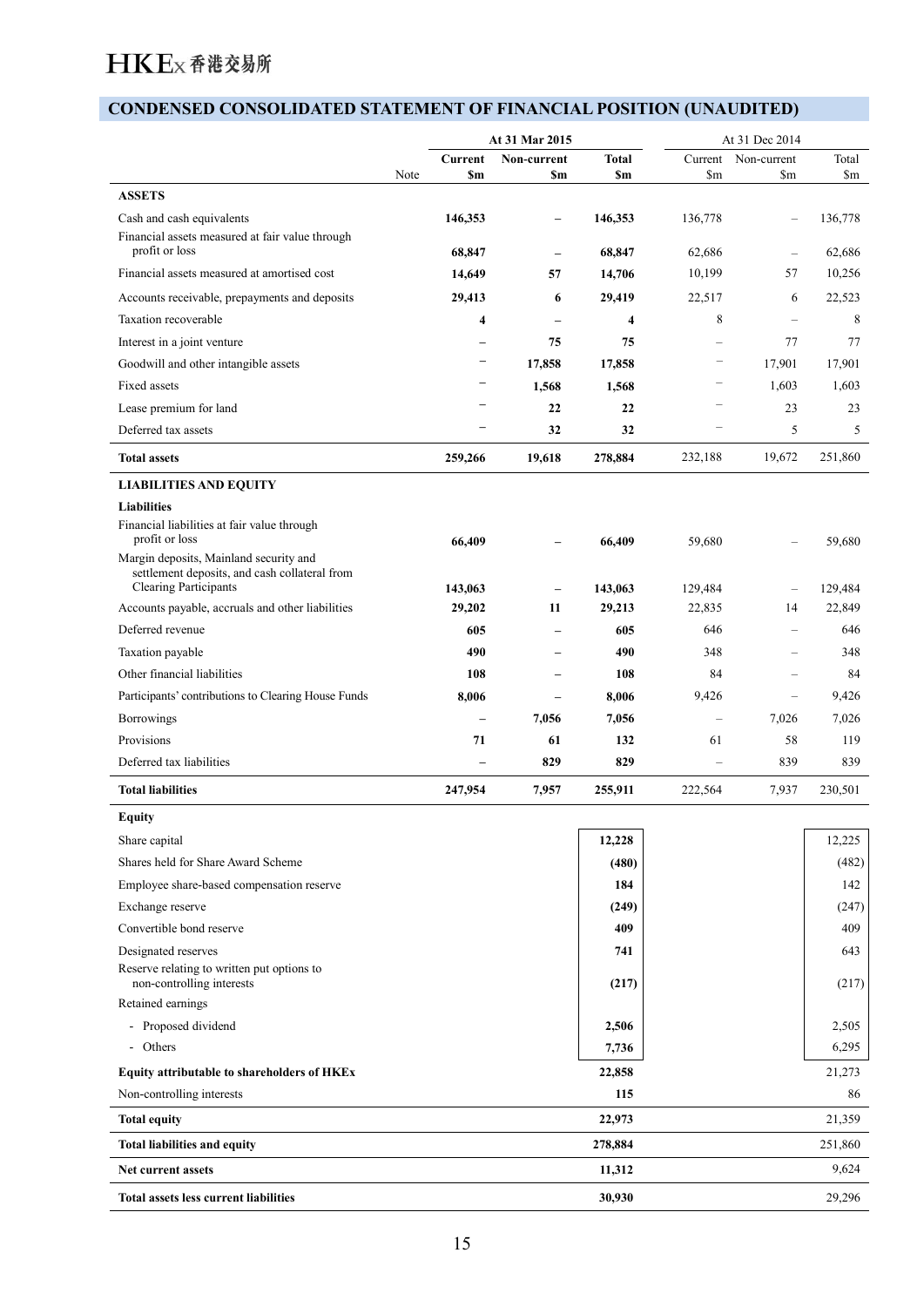#### **CONDENSED CONSOLIDATED STATEMENT OF CASH FLOWS (UNAUDITED)**

|                                                                                                                                                  | Note | <b>Three months</b><br>ended<br>31 Mar 2015<br><b>Sm</b> | Three months<br>ended<br>31 Mar 2014<br>$\mathbf{Sm}$ |
|--------------------------------------------------------------------------------------------------------------------------------------------------|------|----------------------------------------------------------|-------------------------------------------------------|
| <b>CASH FLOWS FROM OPERATING ACTIVITIES</b>                                                                                                      |      |                                                          |                                                       |
| Net cash inflow from operating activities                                                                                                        | 4    | 2,260                                                    | 513                                                   |
| <b>CASH FLOWS FROM INVESTING ACTIVITIES</b>                                                                                                      |      |                                                          |                                                       |
| Payments for purchases of fixed assets and intangible assets                                                                                     |      | (119)                                                    | (163)                                                 |
| Net (increase)/decrease in financial assets of the Corporate Funds:<br>Increase in time deposits with original maturities more than three months |      | (254)                                                    | (254)                                                 |
| Net proceeds from sales of financial assets measured at fair                                                                                     |      |                                                          |                                                       |
| value through profit or loss                                                                                                                     |      | 187                                                      |                                                       |
| Interest received from financial assets measured at fair value                                                                                   |      |                                                          |                                                       |
| through profit or loss                                                                                                                           |      | 4                                                        | $\overline{7}$                                        |
| Net cash outflow from investing activities                                                                                                       |      | (182)                                                    | (410)                                                 |
| <b>CASH FLOWS FROM FINANCING ACTIVITIES</b>                                                                                                      |      |                                                          |                                                       |
| Proceeds from issue of shares upon exercise of employee share options                                                                            |      | 3                                                        | 6                                                     |
| Proceeds from issuance of senior notes due 2019                                                                                                  |      |                                                          | 737                                                   |
| Payments of transaction costs on issuance of senior notes due 2019                                                                               |      |                                                          | (2)                                                   |
| Repayments of bank borrowings                                                                                                                    |      |                                                          | (737)                                                 |
| Payments of finance costs                                                                                                                        |      | (16)                                                     | (10)                                                  |
| Net cash outflow from financing activities                                                                                                       |      | (13)                                                     | (6)                                                   |
| Net increase in cash and cash equivalents                                                                                                        |      | 2,065                                                    | 97                                                    |
| Cash and cash equivalents at 1 Jan                                                                                                               |      | 8,067                                                    | 6,375                                                 |
| Exchange differences on cash and cash equivalents                                                                                                |      |                                                          | 6                                                     |
| Cash and cash equivalents at 31 Mar                                                                                                              |      | 10,132                                                   | 6,478                                                 |
| Analysis of cash and cash equivalents                                                                                                            |      |                                                          |                                                       |
| Cash and cash equivalents of Corporate Funds                                                                                                     |      | 10,132                                                   | 6,596                                                 |
| Less:                                                                                                                                            |      |                                                          |                                                       |
| Cash earmarked for contribution to the Rates and FX Guarantee Resources<br>of OTC Clear (note (a))                                               |      |                                                          | (118)                                                 |
|                                                                                                                                                  |      | 10,132                                                   | 6,478                                                 |

(a) At 31 March 2014, \$156 million of the Group's Corporate Funds, including \$118 million of cash and cash equivalents and \$38 million of time deposits with original maturities more than three months, was earmarked for contribution to the Rates and FX Guarantee Resources of OTC Clear. This was subsequently transferred to separately designated and managed accounts in April 2014 and was included in Clearing House Funds for presentation purposes at 31 March 2015.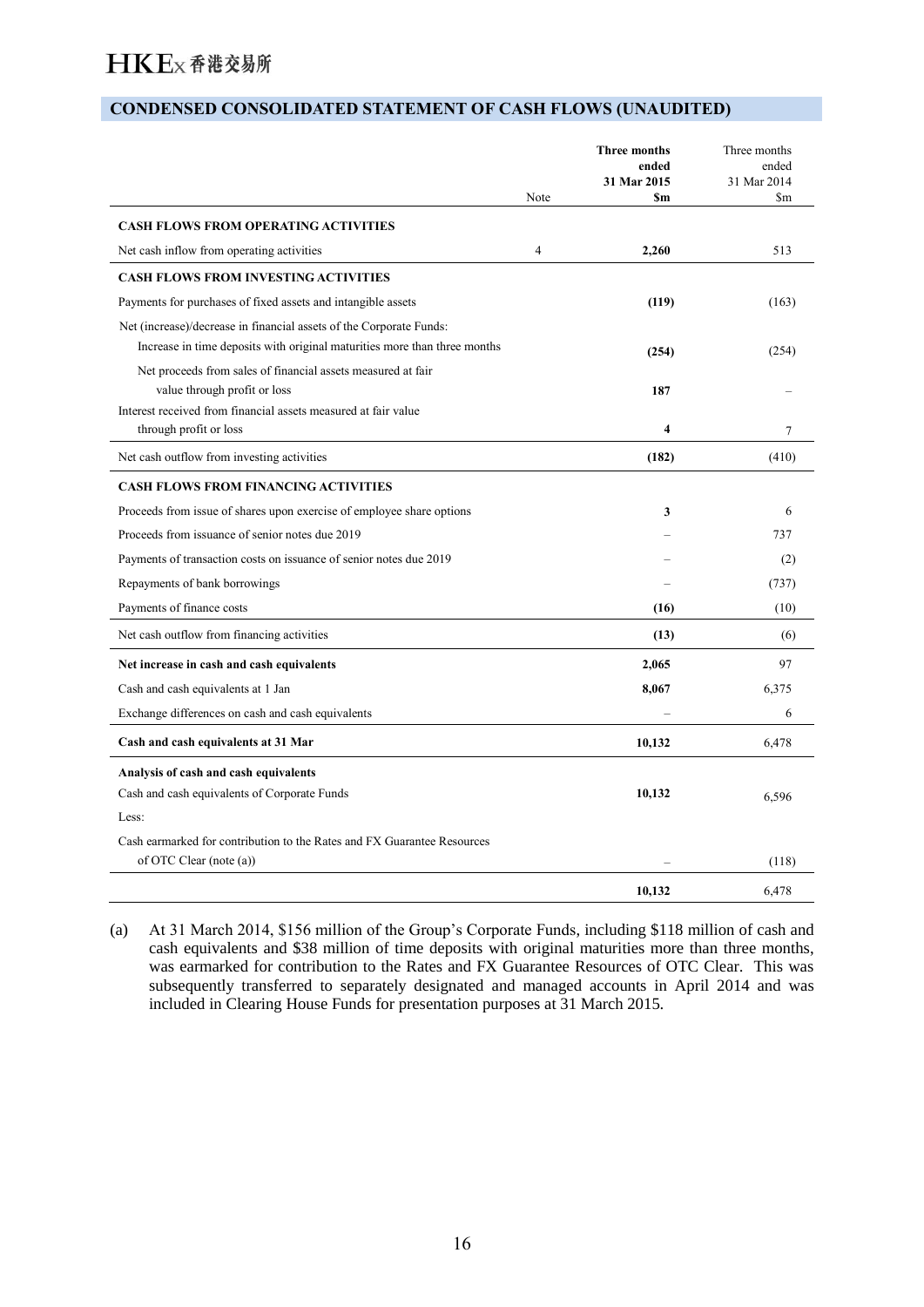#### **NOTES TO THE CONDENSED CONSOLIDATED FINANCIAL STATEMENTS (UNAUDITED)**

#### **1. Basis of Preparation and Accounting Policies**

These unaudited condensed consolidated financial statements should be read in conjunction with the 2014 annual consolidated financial statements. The accounting policies and methods of computation used in the preparation of these condensed consolidated financial statements are consistent with those used in the annual consolidated financial statements for the year ended 31 December 2014.

The condensed consolidated statement of financial position as at 31 December 2014 included in this Quarterly Results Announcement as comparative information does not constitute the Company's statutory annual consolidated financial statements for that year but is derived from those consolidated financial statements. The Company has delivered the consolidated financial statements for the year ended 31 December 2014 to the Registrar of Companies as required by the Hong Kong Companies Ordinance. The Company's auditor has reported on those financial statements. The auditor's report was unqualified, and did not include a reference to any matters to which the auditor drew attention by way of emphasis without qualifying its report.

#### **2. Reversal of Provision for Impairment Losses Arising from Participants' Default on Market Contracts**

In prior years, the Group lodged claims with the LBSA's liquidators in respect of losses of approximately \$160 million previously recognised in the Group's results. In March 2015, the liquidators paid a third interim dividend and \$77 million has been recognised in the Group's unaudited condensed consolidated income statement for the three months ended 31 March 2015, as a reversal of a provision for impairment losses booked in prior years. Following receipt of this dividend, together with the two interim dividends declared in 2014, the full amount of the claim lodged has now been recovered.

#### **3. Earnings per Share**

The calculation of basic earnings per share for the three months ended 31 March 2015 is based on profit attributable to HKEx's shareholders during the period and the weighted average number of shares in issue, after deducting shares held for the HKEx Employees' Share Award Scheme (Share Award Scheme), of 1,165 million (2014: 1,160 million).

The calculation of diluted earnings per share for the three months ended 31 March 2015 is based on profit attributable to HKEx's shareholders during the period, adjusted by interest expenses of the Bonds (net of tax) and the adjusted weighted average number of shares of 1,193 million (2014: 1,162 million). The adjusted weighted average number of shares is derived from deducting shares held for the Share Award Scheme and reflecting the potential dilutive effects of awarded shares, share options related to employee incentive schemes and the outstanding Bonds. The effects of outstanding Bonds are not included in the computation during the three months ended 31 March 2014 as they were antidilutive during that period.